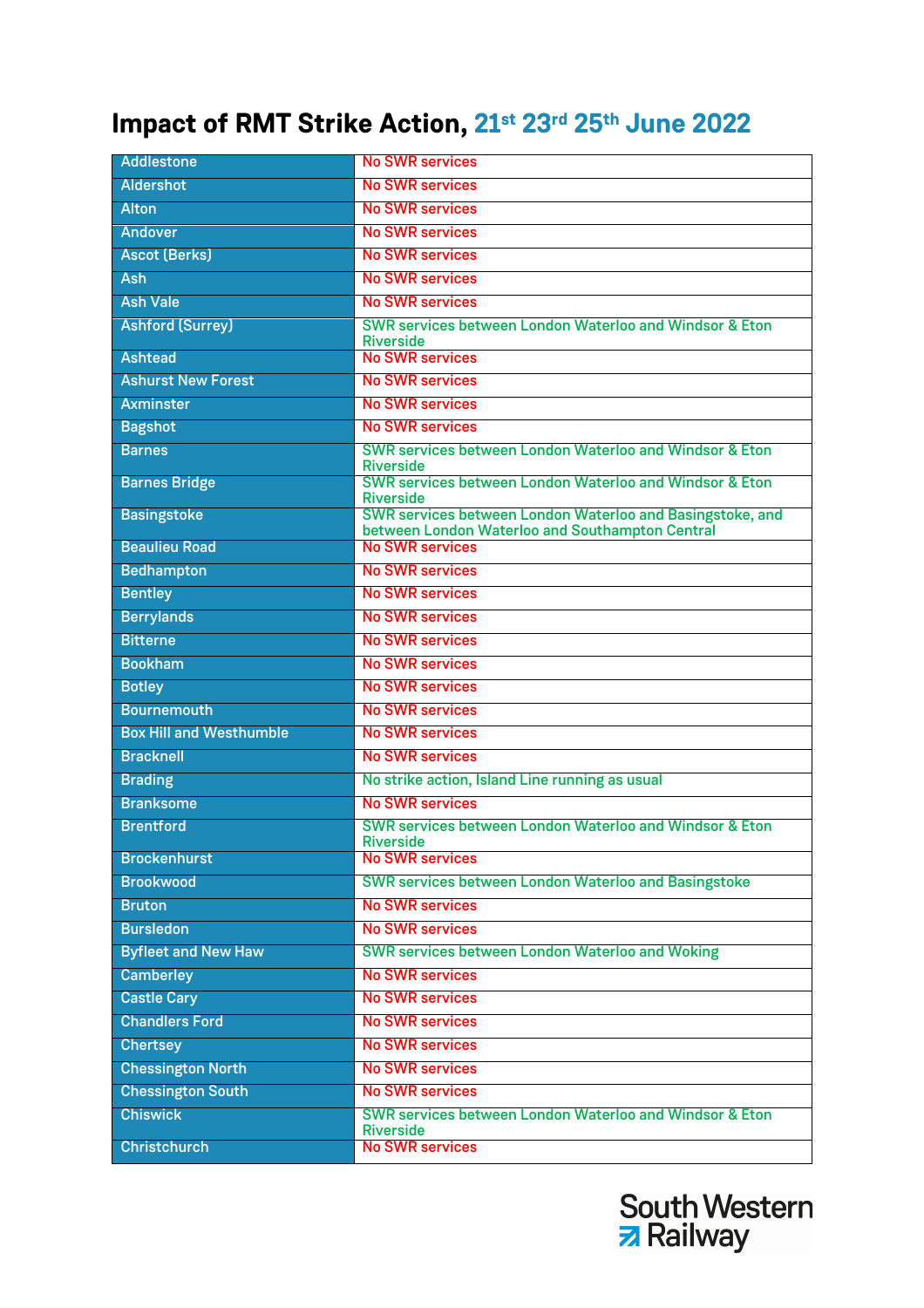| <b>Clandon</b>                    | <b>No SWR services</b>                                                        |
|-----------------------------------|-------------------------------------------------------------------------------|
| <b>Clapham Junction</b>           | All SWR services on strike days will call at Clapham Junction                 |
| Claygate                          | <b>No SWR services</b>                                                        |
| <b>Cobham and Stoke d'Abernon</b> | <b>No SWR services</b>                                                        |
| <b>Corfe Castle</b>               | <b>No SWR services</b>                                                        |
| Cosham                            | <b>No SWR services</b>                                                        |
| <b>Cranbrook Devon</b>            | <b>No SWR services</b>                                                        |
| <b>Crewkerne</b>                  | <b>No SWR services</b>                                                        |
| <b>Datchet</b>                    | SWR services between London Waterloo and Windsor & Eton<br><b>Riverside</b>   |
| Dean (Wilts)                      | <b>No SWR services</b>                                                        |
| <b>Dorchester South</b>           | <b>No SWR services</b>                                                        |
| <b>Dorking (Main)</b>             | <b>No SWR services</b>                                                        |
| <b>Earley</b>                     | <b>No SWR services</b>                                                        |
| <b>Earlsfield</b>                 | <b>No SWR services</b>                                                        |
| <b>Eastleigh</b>                  | <b>SWR services between London Waterloo and Southampton</b><br><b>Central</b> |
| <b>Effingham Junction</b>         | <b>No SWR services</b>                                                        |
| <b>Egham</b>                      | <b>No SWR services</b>                                                        |
| <b>Epsom Surrey</b>               | <b>No SWR services</b>                                                        |
| <b>Esher</b>                      | <b>SWR services between London Waterloo and Woking</b>                        |
| <b>Ewell West</b>                 | <b>No SWR services</b>                                                        |
| <b>Exeter Central</b>             | <b>No SWR services</b>                                                        |
| <b>Exeter St Davids</b>           | <b>No SWR services</b>                                                        |
| Fareham                           | <b>No SWR services</b>                                                        |
| Farnborough (Main)                | <b>SWR services between London Waterloo and Basingstoke</b>                   |
| Farncombe                         | <b>No SWR services</b>                                                        |
| Farnham                           | <b>No SWR services</b>                                                        |
| Feltham                           | SWR services between London Waterloo and Windsor & Eton<br><b>Riverside</b>   |
| Feniton                           | <b>No SWR services</b>                                                        |
| <b>Fleet</b>                      | <b>SWR services between London Waterloo and Basingstoke</b>                   |
| Fratton                           | <b>No SWR services</b>                                                        |
| <b>Frimley</b>                    | <b>No SWR services</b>                                                        |
| <b>Frome</b>                      | <b>No SWR services</b>                                                        |
| <b>Fulwell</b>                    | <b>No SWR services</b>                                                        |
| <b>Gillingham (Dorset)</b>        | <b>No SWR services</b>                                                        |
| Godalming                         | <b>No SWR services</b>                                                        |
| Grateley                          | <b>No SWR services</b>                                                        |
| <b>Guildford</b>                  | <b>No SWR services</b>                                                        |
| <b>Hamble</b>                     | <b>No SWR services</b>                                                        |
| <b>Hampton Court</b>              | <b>No SWR services</b>                                                        |
| <b>Hampton London</b>             | <b>No SWR services</b>                                                        |
| <b>Hampton Wick</b>               | <b>No SWR services</b>                                                        |
| Hamworthy                         | <b>No SWR services</b>                                                        |
| <b>Haslemere</b>                  | <b>No SWR services</b>                                                        |
| <b>Havant</b>                     | <b>No SWR services</b>                                                        |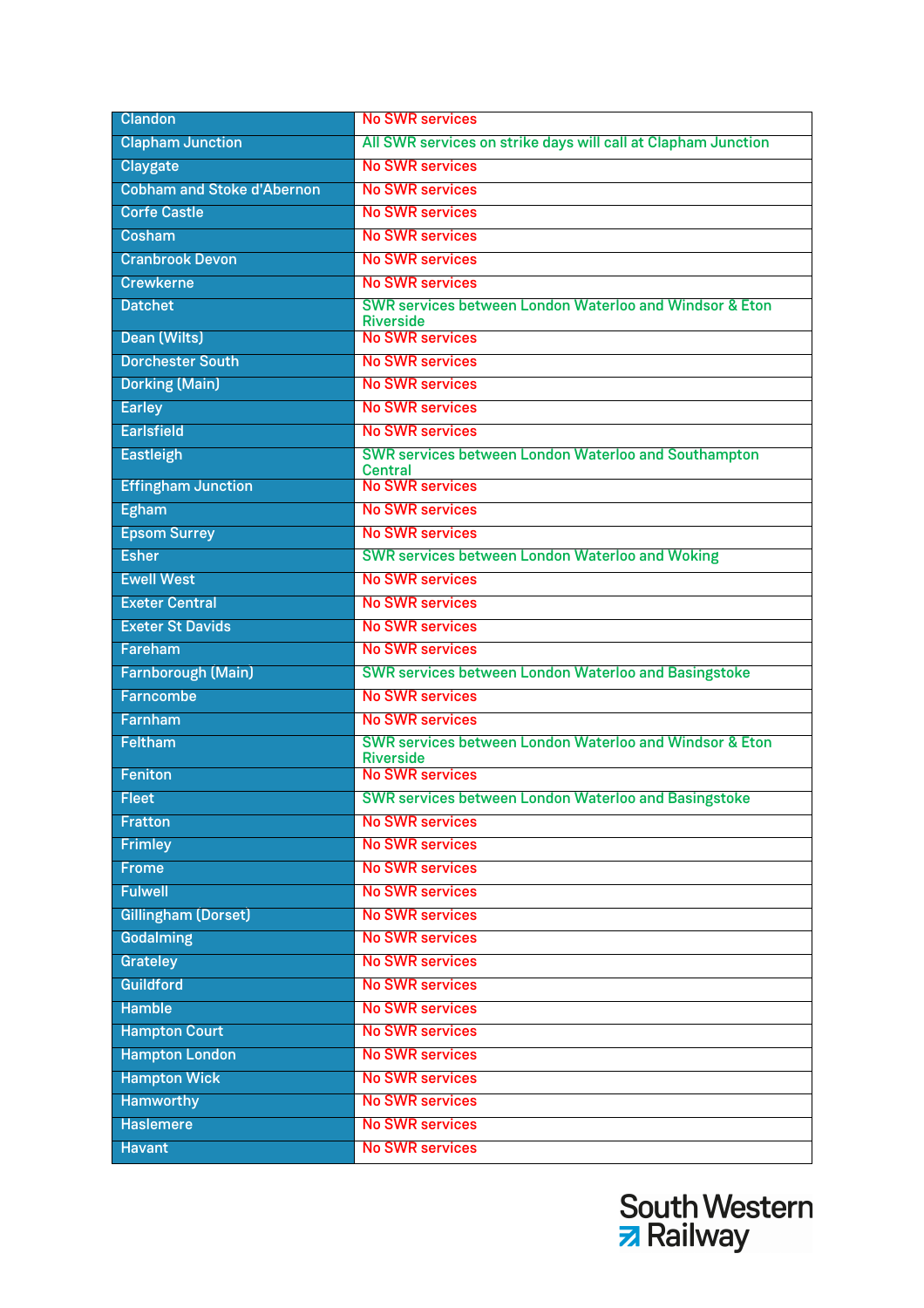| <b>Hedge End</b>                | <b>No SWR services</b>                                                      |
|---------------------------------|-----------------------------------------------------------------------------|
| Hersham                         | <b>SWR services between London Waterloo and Woking</b>                      |
| <b>Hilsea</b>                   | <b>No SWR services</b>                                                      |
| <b>Hinchley Wood</b>            | <b>No SWR services</b>                                                      |
| <b>Hinton Admiral</b>           | <b>No SWR services</b>                                                      |
| <b>Holton Heath</b>             | <b>No SWR services</b>                                                      |
| <b>Honiton</b>                  | <b>No SWR services</b>                                                      |
| <b>Hook</b>                     | <b>SWR services between London Waterloo and Basingstoke</b>                 |
| <b>Horsley</b>                  | <b>No SWR services</b>                                                      |
| Hounslow                        | SWR services between London Waterloo and Windsor & Eton<br><b>Riverside</b> |
| <b>Isleworth</b>                | SWR services between London Waterloo and Windsor & Eton                     |
| <b>Kempton Park Racecourse</b>  | <b>Riverside</b><br><b>No SWR services</b>                                  |
| <b>Kew Bridge</b>               | SWR services between London Waterloo and Windsor & Eton<br><b>Riverside</b> |
| Kingston                        | <b>No SWR services</b>                                                      |
| Lake                            | No strike action, Island Line running as usual                              |
| Leatherhead                     | <b>No SWR services</b>                                                      |
| <b>Liphook</b>                  | <b>No SWR services</b>                                                      |
| <b>Liss</b>                     | <b>No SWR services</b>                                                      |
| <b>London Road (Guildford)</b>  | <b>No SWR services</b>                                                      |
| <b>London Waterloo</b>          | All SWR services on strike days will start or terminate here                |
| <b>Longcross</b>                | <b>No SWR services</b>                                                      |
| <b>Lymington Pier</b>           | <b>No SWR services</b>                                                      |
| <b>Lymington Town</b>           | <b>No SWR services</b>                                                      |
| <b>Malden Manor</b>             | <b>No SWR services</b>                                                      |
| <b>Martins Heron</b>            | <b>No SWR services</b>                                                      |
| <b>Micheldever</b>              | <b>No SWR services</b>                                                      |
| <b>Milford (Surrey)</b>         | <b>No SWR services</b>                                                      |
| <b>Millbrook (Hants)</b>        | <b>No SWR services</b>                                                      |
| <b>Moreton (Dorset)</b>         | <b>No SWR services</b>                                                      |
| <b>Mortlake</b>                 | <b>No SWR services</b>                                                      |
| <b>Motspur Park</b>             | <b>No SWR services</b>                                                      |
| <b>Mottisfont and Dunbridge</b> | <b>No SWR services</b>                                                      |
| Netley                          | <b>No SWR services</b>                                                      |
| <b>New Malden</b>               | <b>No SWR services</b>                                                      |
| <b>New Milton</b>               | <b>No SWR services</b>                                                      |
| <b>Norbiton</b>                 | <b>No SWR services</b>                                                      |
| <b>North Sheen</b>              | <b>No SWR services</b>                                                      |
| <b>Overton</b>                  | <b>No SWR services</b>                                                      |
| <b>Oxshott</b>                  | <b>No SWR services</b>                                                      |
| <b>Parkstone Dorset</b>         | <b>No SWR services</b>                                                      |
| <b>Petersfield</b>              | <b>No SWR services</b>                                                      |
| <b>Pinhoe</b>                   | <b>No SWR services</b>                                                      |
| Pokesdown                       | <b>No SWR services</b>                                                      |
| Poole                           | <b>No SWR services</b>                                                      |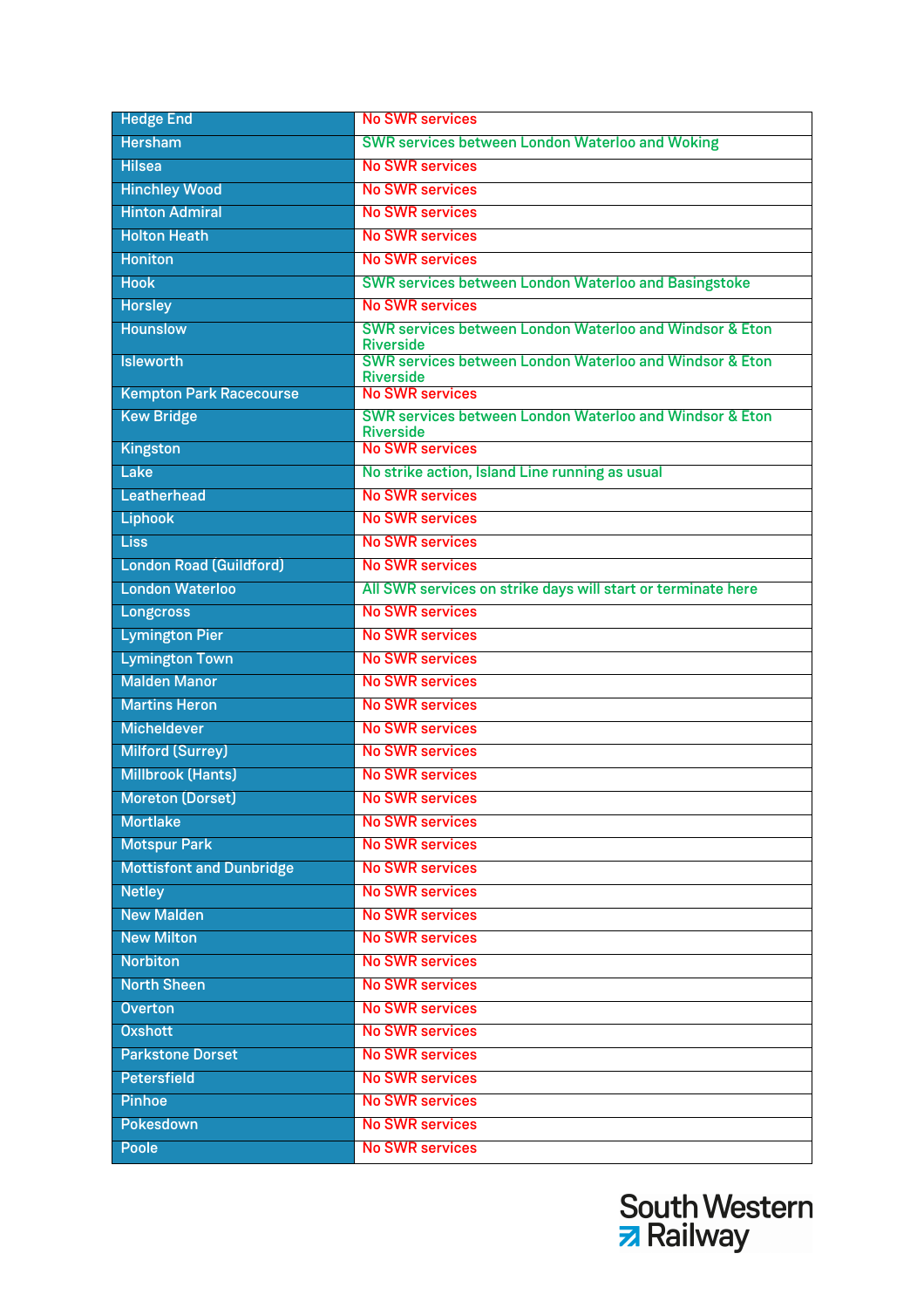| Portchester                          | <b>No SWR services</b>                                                                          |
|--------------------------------------|-------------------------------------------------------------------------------------------------|
| <b>Portsmouth and Southsea</b>       | <b>No SWR services</b>                                                                          |
| <b>Portsmouth Harbour</b>            | <b>No SWR services</b>                                                                          |
| Putney                               | SWR services between London Waterloo and Windsor & Eton                                         |
| <b>Queenstown Road (Battersea)</b>   | <b>Riverside</b><br><b>No SWR services</b>                                                      |
| <b>Raynes Park</b>                   | <b>No SWR services</b>                                                                          |
| Reading                              | <b>No SWR services</b>                                                                          |
| Redbridge                            | <b>No SWR services</b>                                                                          |
| <b>Richmond (London)</b>             | <b>No SWR services</b>                                                                          |
| Romsey                               | <b>No SWR services</b>                                                                          |
| <b>Rowlands Castle</b>               | <b>No SWR services</b>                                                                          |
| Ryde Esplanade                       | No strike action, Island Line running as usual                                                  |
| <b>Ryde Pier Head</b>                | No strike action, Island Line running as usual                                                  |
| <b>Ryde St Johns Road</b>            | No strike action, Island Line running as usual                                                  |
| <b>Salisbury</b>                     | <b>No SWR services</b>                                                                          |
| Sandown                              | No strike action, Island Line running as usual                                                  |
| <b>Shanklin</b>                      | No strike action, Island Line running as usual                                                  |
| Shawford                             | <b>No SWR services</b>                                                                          |
| Shepperton                           | <b>No SWR services</b>                                                                          |
| Sherborne                            | <b>No SWR services</b>                                                                          |
| <b>Sholing</b>                       | <b>No SWR services</b>                                                                          |
| <b>Smallbrook Junction</b>           | No strike action, Island Line running as usual                                                  |
| <b>Southampton Airport (Parkway)</b> | SWR services between London Waterloo and Southampton<br>Central                                 |
| <b>Southampton Central</b>           | <b>SWR services between London Waterloo and Southampton</b><br><b>Central</b>                   |
| <b>St Denys</b>                      | <b>No SWR services</b>                                                                          |
| <b>St Margarets (London)</b>         | <b>No SWR services</b>                                                                          |
| <b>Staines</b>                       | SWR services between London Waterloo and Windsor & Eton<br><b>Riverside</b>                     |
| Stoneleigh                           | <b>No SWR services</b>                                                                          |
| <b>Strawberry Hill</b>               | <b>No SWR services</b>                                                                          |
| Sunbury                              | <b>No SWR services</b>                                                                          |
| Sunningdale                          | <b>No SWR services</b>                                                                          |
| Sunnymeads                           | SWR services between London Waterloo and Windsor & Eton<br><b>Riverside</b>                     |
| <b>Surbiton</b>                      | SWR services between London Waterloo and Basingstoke, and<br>between London Waterloo and Woking |
| <b>Swanwick</b>                      | <b>No SWR services</b>                                                                          |
| Sway                                 | <b>No SWR services</b>                                                                          |
| Swaythling                           | <b>No SWR services</b>                                                                          |
| <b>Syon Lane</b>                     | SWR services between London Waterloo and Windsor & Eton<br><b>Riverside</b>                     |
| Teddington                           | <b>No SWR services</b>                                                                          |
| Templecombe                          | <b>No SWR services</b>                                                                          |
| <b>Thames Ditton</b>                 | <b>No SWR services</b>                                                                          |
| Tisbury                              | <b>No SWR services</b>                                                                          |
| <b>Tolworth</b>                      | <b>No SWR services</b>                                                                          |